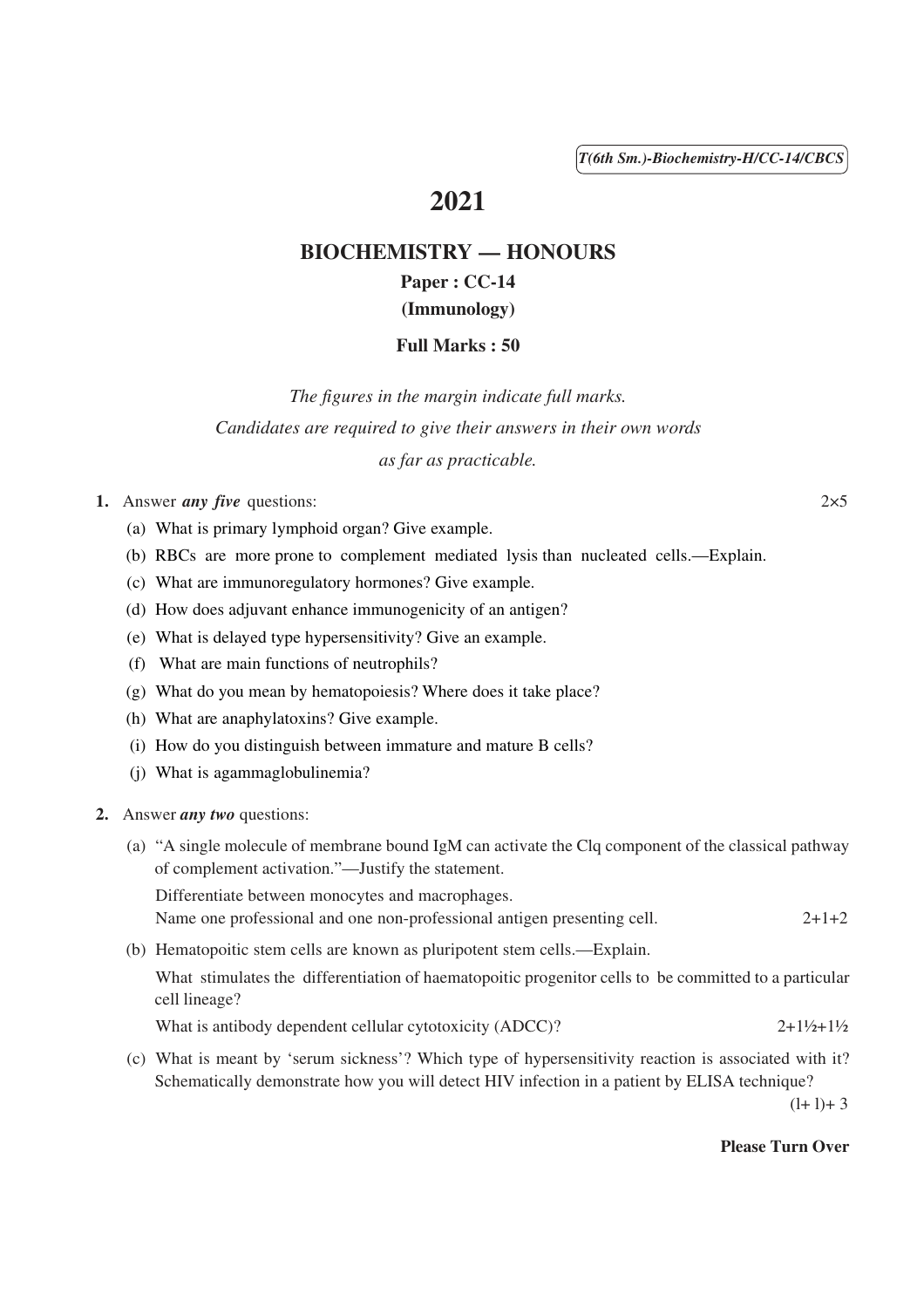### $T(6th Sm.)$ -Biochemistry-H/CC-14/CBCS (2)

(d) Differentiate between apoptosis and necrosis. Which of the processes helps in destruction of WBCs after their characteristic life span is over?

What is meant by antibody affinity and avidity?  $(2+1)+2$ 

Answer *any three* questions taking *at least one* from each unit.

### **Unit-I**

- **3.** (a) What are the basic differences between plasma and memory B cells?
	- (b) Chemical composition and heterogeneity is a requirement for an antigen for eliciting immunogenic response.—Explain.
	- (c) Briefly describe the similarities and differences among cytokines and growth factors.
	- (d) Briefly discuss about clonal selection theory.
	- (e) What are meant by sequential and nonsequential epitopes? 2+2+2+2+2
- **4.** (a) What is meant by antigen independent phase of B cell development?
	- (b) Distinguish between the structures of MHC I and MHC II molecules.
	- (c) Why are Gram-positive bacteria generally resistant to complement mediated lysis?
	- (d) Discuss briefly the role of dendritic cell in immunity.
	- (e) What effect will be observed after removal of bursa of Fabricius (bursectomy) from chicken?
	- (f) What types of bonds are involved in antigen-antibody interaction?  $1+2\frac{1}{2}+1\frac{1}{2}+2\frac{1}{2}+1\frac{1}{2}$
- **5.** (a) "Babies can acquire IgE mediated allergies by passive transfer of maternal antibodies."—Justify the statement.
	- (b) Distinguish between isotypic and allotypic determinants.
	- (c) IgM functions more effectively than IgG in bacterial agglutination.—Explain.
	- (d) Compare the antigen recognition property for B cells and T cells.
	- (e) What is agglutination inhibition? How can it be used to detect the presence of illegal drugs in the blood of an individual?  $2+2+1\frac{1}{2}+2+1+1\frac{1}{2}$

#### **Unit-II**

- **6.** (a) What are different mediators of type I hypersensitivity reactions?
	- (b) What are the basic functions carried out by complement activation?
	- (c) What is linkage disequilibrium in case of MHC molecule?
	- (d) What is 'RhoGam'? How does it function?
	- (e) Name two autoimmune diseases.  $2+2+2+(1+1)+2$
- **7.** (a) Briefly discuss the mechanisms by which autoimmunity has been proposed to be induced.
	- (b) Describe briefly the difference between 'Classical' and 'Alternative' pathway of complement activation.
	- (c) Distinguish between the characteristics of primary and secondary immune responses.
	- (d) What are the two main characteristics that distinguish hematopoietic stem cells from progenitor cells?
	- (e) What is meant by endogenous and exogenous antigens? Mention the pathway by which these antigens are processed.  $2\frac{1}{2} + 2 + 1\frac{1}{2} + 2 + 2$